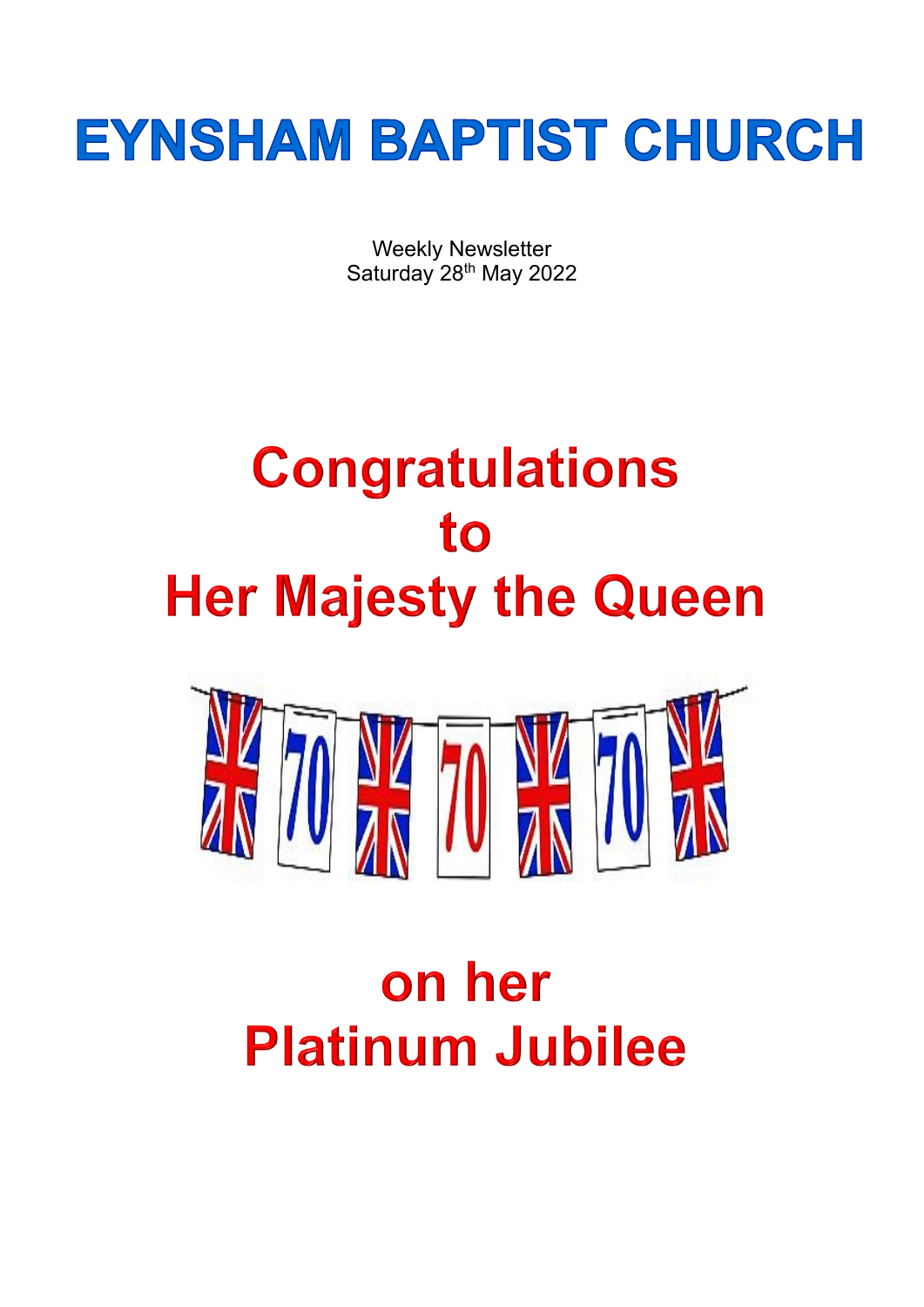Zoltan is unavailable between 28th May - 4th June so please contact a member of the Diaconate if a need arises during this time.



**LIVESTREAMED. If you don't wish to be on camera please let us know at the start of the service.**

#### **MONDAY 30 th**

**NO Prayers on zoom** this week or next. Resuming on Monday 13<sup>th</sup> June.

#### **TUESDAY 31st**

**NO 114 CLUB** this week.

#### **THURSDAY 2nd JUNE**

**NO Needle & Thread** this week. **NO 12 Noon Communion** this week.

#### **THURSDAY 2nd JUNE 9.45 - 9.55 p.m. in the Square Lighting of the Jubilee Beacon**

The Jubilee Beacon will be lit at the top of St Leonard's Church Tower. In recognition of the work of Eynsham Community Larder's team of volunteers **Bob and Pamela Thiele** have been invited to light the beacon and we congratulate them on the team's work being recognised in this way.

#### **FRIDAY 3rd JUNE 2.00 - 4.00 p.m. Tea and scones at St Leonard's**

Everyone is invited to celebrate the Platinum Jubilee with tea, scones and cake on St Leonard's Church land (next to the Red Lion). This is a free event hosted by **St Leonard's Church**: no need to book, just go along. (Tea will be in the church if the weather is wet.)

#### **SUNDAY 5th JUNE - PENTECOST**

**LUNCH** will follow the morning service at EBC. Please sign the list on the coffee table so that we know numbers and indicate if you can bring food to share.

**\_\_\_\_\_\_\_\_\_\_\_\_\_\_\_\_\_\_\_\_\_\_\_\_\_\_\_\_\_\_\_**

## **PRAYER**

We pray for all in our church family, especially those who are unwell. May all know healing and the peace of God surrounding them.

\*\*\*

We give thanks for the life of Her Majesty the Queen: for her loving and faithful service to our country, and for her Christian faith and integrity. May we show the same spirit of service, committing our lives to God and living as His witnesses: showing the love of Jesus in all that we do.

#### **BIRTHDAYS IN JUNE**

**\_\_\_\_\_\_\_\_\_\_\_\_\_\_\_\_\_\_\_\_\_\_\_\_\_\_\_\_\_\_\_**

**\_\_\_\_\_\_\_\_\_\_\_\_\_\_\_\_\_\_\_\_\_\_\_\_\_\_\_\_\_\_\_**

Katy - 9<sup>th</sup> June -  $10<sup>th</sup>$ Jenny - 14<sup>th</sup> Sue M. -  $24<sup>th</sup>$ Denise T - 26<sup>th</sup>

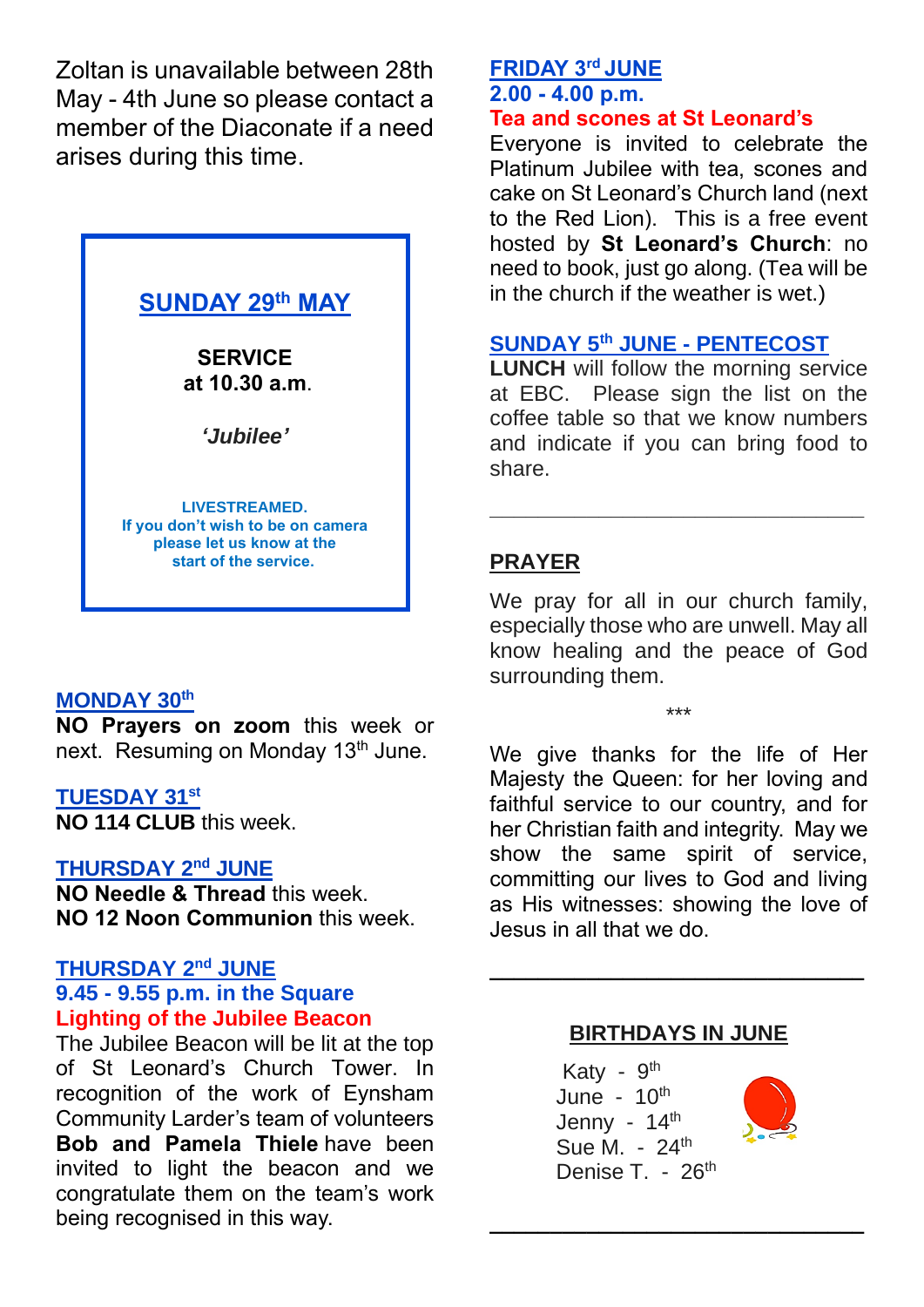# **TOMMY'S DEDICATION SERVICE**

Tommy was dedicated at our service on 22<sup>nd</sup> May and we were delighted to welcome him and family and friends to EBC, parents Bethan and Innis and brothers Riley and Abel sharing in his special day. Tommy is Nick and Jackie's grandson. We pray that he will grow in the knowledge of God's presence, love and blessing throughout his life.



(Photo used with permission)

## **EBC NEEDS YOU!**

We have a paid cleaner for the church hall, kitchen, and toilets but we rely on volunteers to keep the church clean.

One member regularly cleans the church. This doesn't seem right, so we want to create a rota so that the burden is spread.

The church is vacuumed each week after Eynsham Larder deliveries have gone out. This means that the church needs a more thorough clean about twice a month.

**Please let Sheila Wood know if you can help with this.**

#### **CHURCH MEETINGS**

There will next be a church meeting on Sunday 17<sup>th</sup> July. After agreement at the recent Church Meeting the September and November church meetings have been combined and that meeting date will be Sunday 23rd October.

**\_\_\_\_\_\_\_\_\_\_\_\_\_\_\_\_\_\_\_\_\_\_\_\_\_\_\_\_\_\_\_**

## **BRONZE UPDATE**

Here is a short report from Sam at Bronze about a young child severely scalded this week. He points out that they were only able to treat her because of the regular support Bronze receives from EBC towards the community assistance fund, Taasa Obulamu. If anyone else would like to make an occasional or regular donation, please talk to June or Larry.

*Sam writes " a little girl was thrown into boiling water by another child from the neighbourhood while they were playing ...... The mother brought her here 4days ago ... Today she shows signs of improvement. The mother has 3 other kids who have been sent away from school due to lack of school fees. This girl is one of the biggest beneficiaries of the TAASA Obulamu fund ..... It would have been hard to save her life ... We're so grateful to whoever is participating in this essential project . Blessings! Sam"*

**Larry and June**

#### **DAILY HOPE - 0800 804 8044 FREE 24 HOUR PHONE LINE**  music, prayers and reflections.